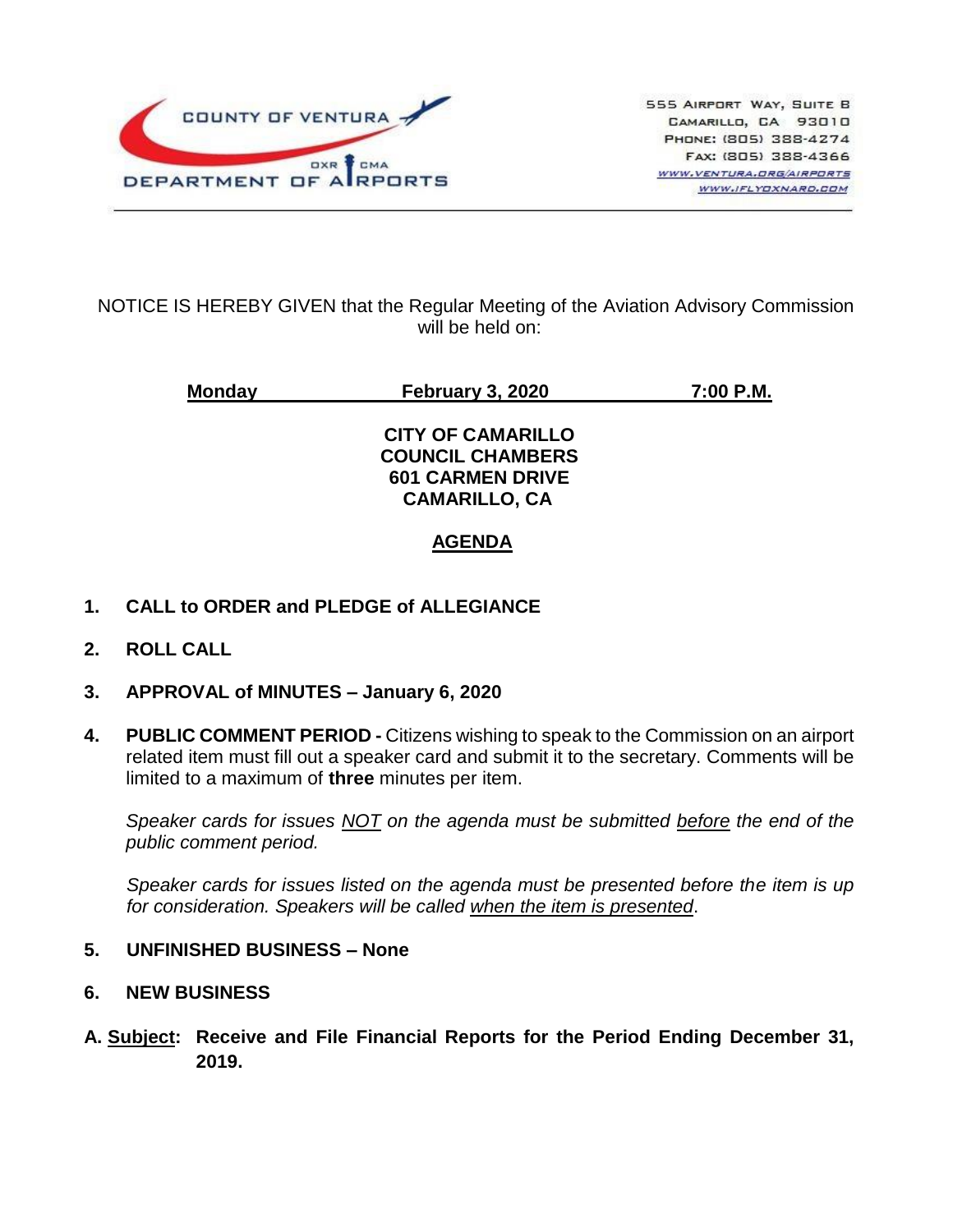## **Recommendation:**

Staff requests that your Commission/Authorities receive and file the unaudited financial reports for the period ending December 31, 2019.

# **B. Subject: Receive and File an Update on the Northeast Hangar Development Project, Phase 1 at Camarillo Airport.**

### **Recommendation:**

Staff requests that your Commission/Authority receive and file an update on the Northeast Hangar Development's Phase 1 project at Camarillo Airport.

**C. Subject: Recommendation that the Board of Supervisors Approve, and Authorize the Director of Airports or His Designee to Sign, Amendment Number 1 to the Consulting Services Contract for the Camarillo Airport Northeast Hangar Development with Mead and Hunt, Inc., Raising the Total Amount of the Contract by \$143,051 to \$1,455,601.**

### **Recommendation:**

Staff requests that your Commission/Authority recommend that the Board of Supervisors:

Approve, and Authorize the Director of Airports or His Designee to Sign, Amendment Number 1 to the Consulting Services Contract for the Camarillo Airport Northeast Hangar Development with Mead and Hunt, Inc., raising the total amount of the contract by \$143,051to \$1,455,601 (Attachment 1).

## **7. DIRECTOR'S REPORT**

## **8. REPORTS**

Monthly Activity Report – December 2019 Monthly Noise Complaints – December 2019 Consultant Reports – December 2019 Airport Tenant Project Status – January 2020 Project Status – January 2020 Rotation Schedule Meeting Calendar

## **9. CORRESPONDENCE**

Letter dated December 31, 2019 from Kip Turner to Darren Kettle, Ventura County Transportation Commission re: December 6, 2019, Letter from City of Camarillo Regarding CloudNine Project